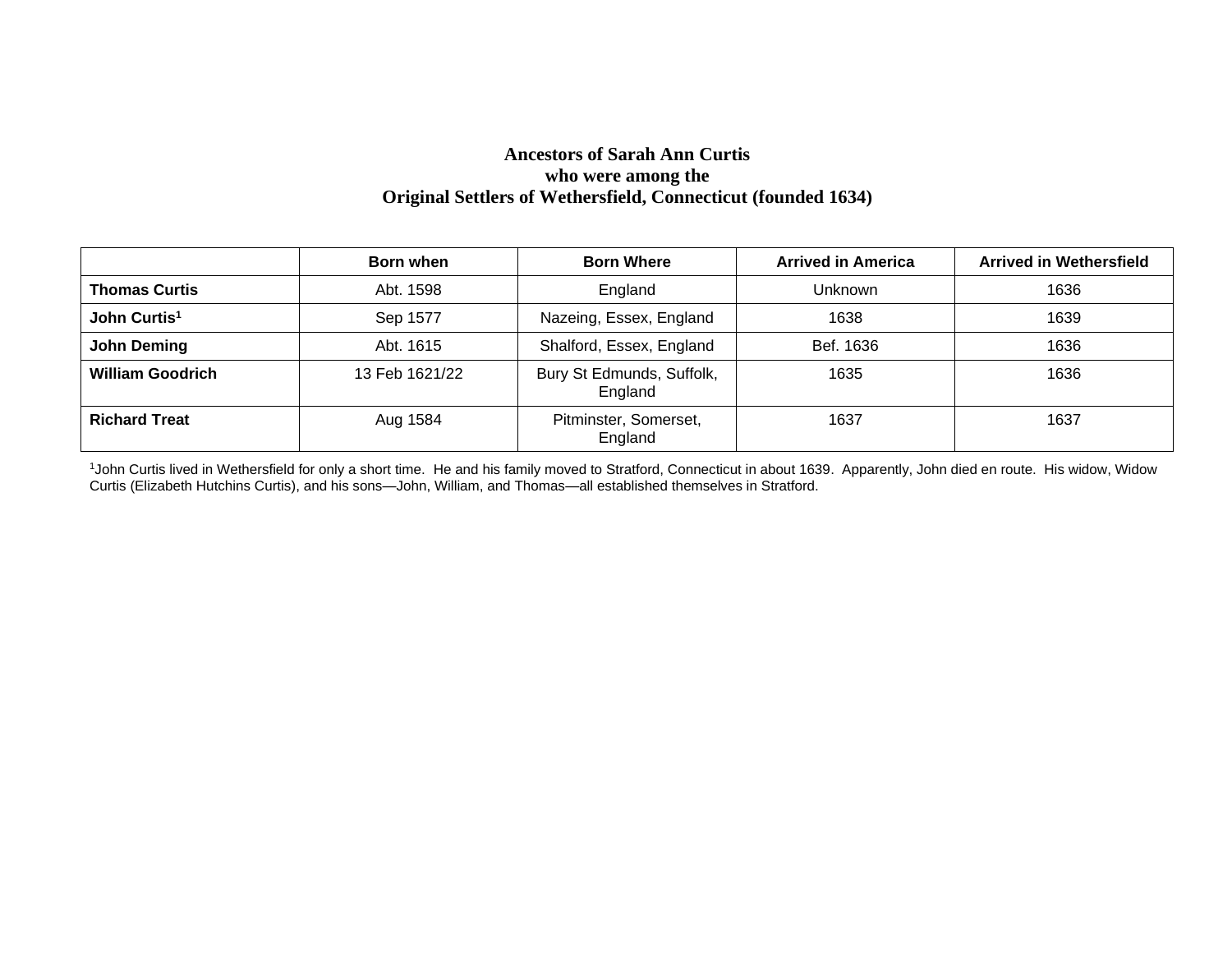# **Ancestors of Sarah Ann Curtis who were among the Original Settlers of Windsor, Connecticut (founded 1634)**

|                        | Born when   | <b>Born Where</b>                   | <b>Arrived in America</b> | <b>Arrived in Winsor</b> |
|------------------------|-------------|-------------------------------------|---------------------------|--------------------------|
| <b>Robert Winchell</b> | 1608        | England                             | Abt. 1630                 | 1635                     |
| <b>Francis Stiles</b>  | 01 Aug 1602 | Millbrook, Bedfordshire,<br>England | 1634                      | 1635                     |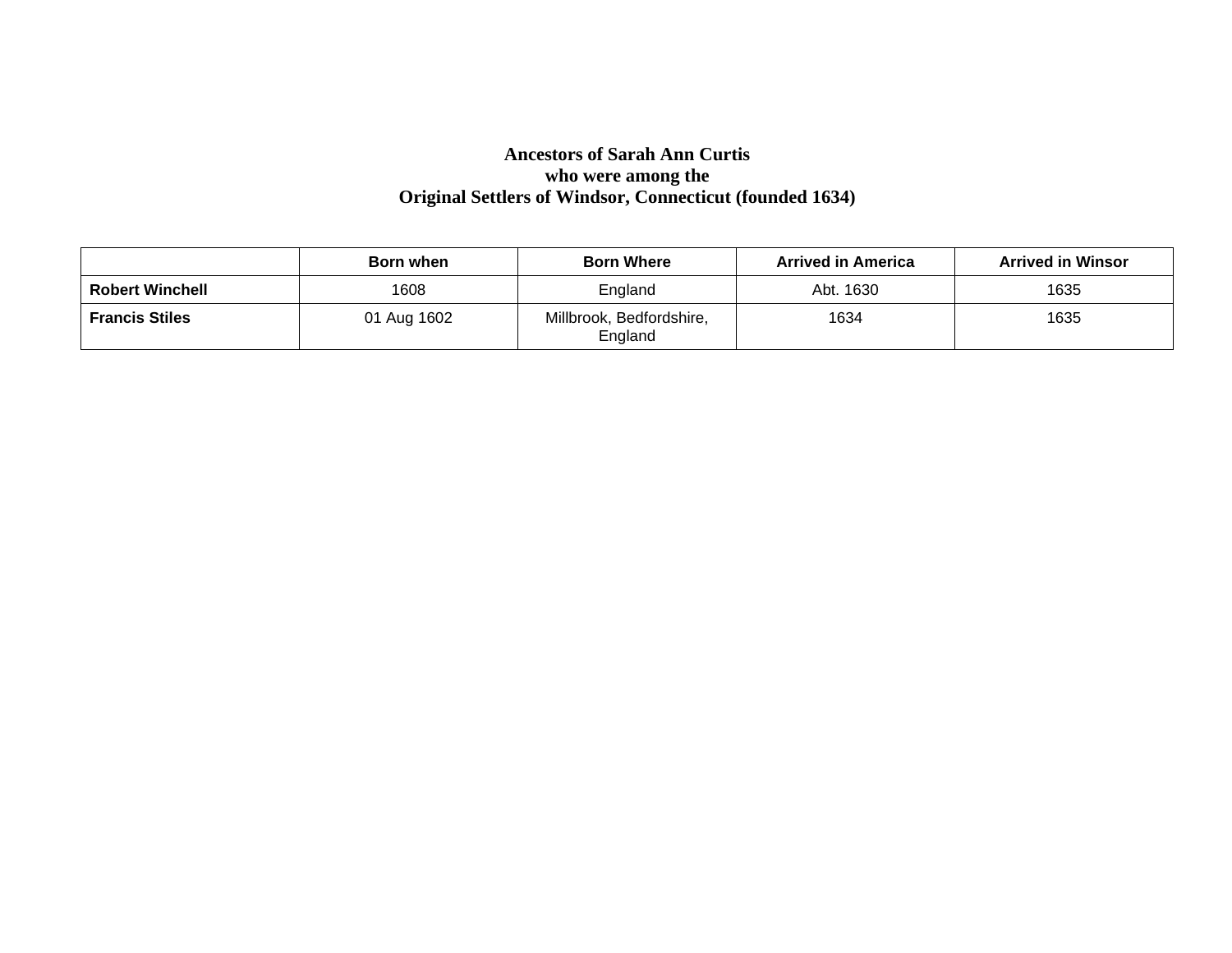#### **Ancestors of Sarah Ann Curtis who were among the Original Settlers of Hartford, Connecticut (founded 1635)**

|                             | Born when | <b>Born Where</b>                | <b>Arrived in America</b> | <b>Arrived in Hartford</b> |
|-----------------------------|-----------|----------------------------------|---------------------------|----------------------------|
| Matthew Marvin <sup>1</sup> | Mar 1600  | Great Bentley, Essex,<br>England | 1634                      | 1638                       |
| Thomas Upson <sup>2</sup>   | Unknown   | Prob. England                    | 1638                      | 1638                       |
| <b>Thomas Thompson</b>      | Oct 1610  | Burford, Shropshire, England     | 1635                      | 1635                       |

1Matthew Marvin moved to Norwalk, Connecticut in about 1650. He was one of the original proprietors of that town.

2Thomas Upson moved to Farmington, Connecticut in 1640.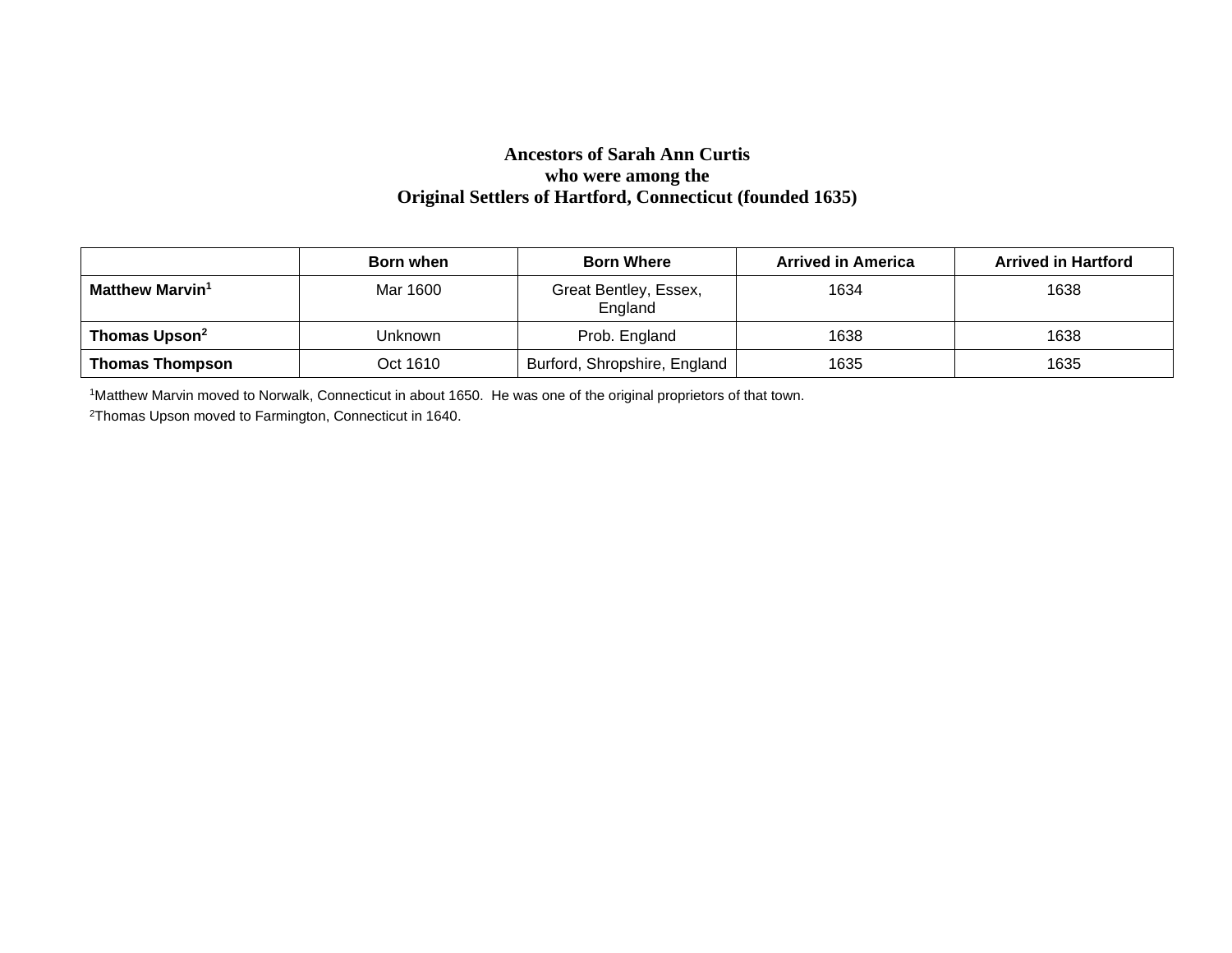# **Ancestors of Sarah Ann Curtis who were among the Original Settlers of Guilford, Connecticut (founded 1639)**

|                       | <b>Born when</b> | <b>Born Where</b>                  | <b>Arrived in America</b> | <b>Arrived in Guilford</b> |
|-----------------------|------------------|------------------------------------|---------------------------|----------------------------|
| John Parmelee, Sr.    | Sep 1584         | Lewes, Sussex, England             | 1639                      | 1639                       |
| John Parmelee, Jr.    | Sep 1612         | Lewes, Sussex, England             | 1635                      | 1639                       |
| <b>William Plaine</b> | 1615             | Sussex, England                    | 1639                      | 1639                       |
| <b>Thomas Cook</b>    | Abt. 1615        | Shrewsbury, Shropshire,<br>England | 1639                      | 1639                       |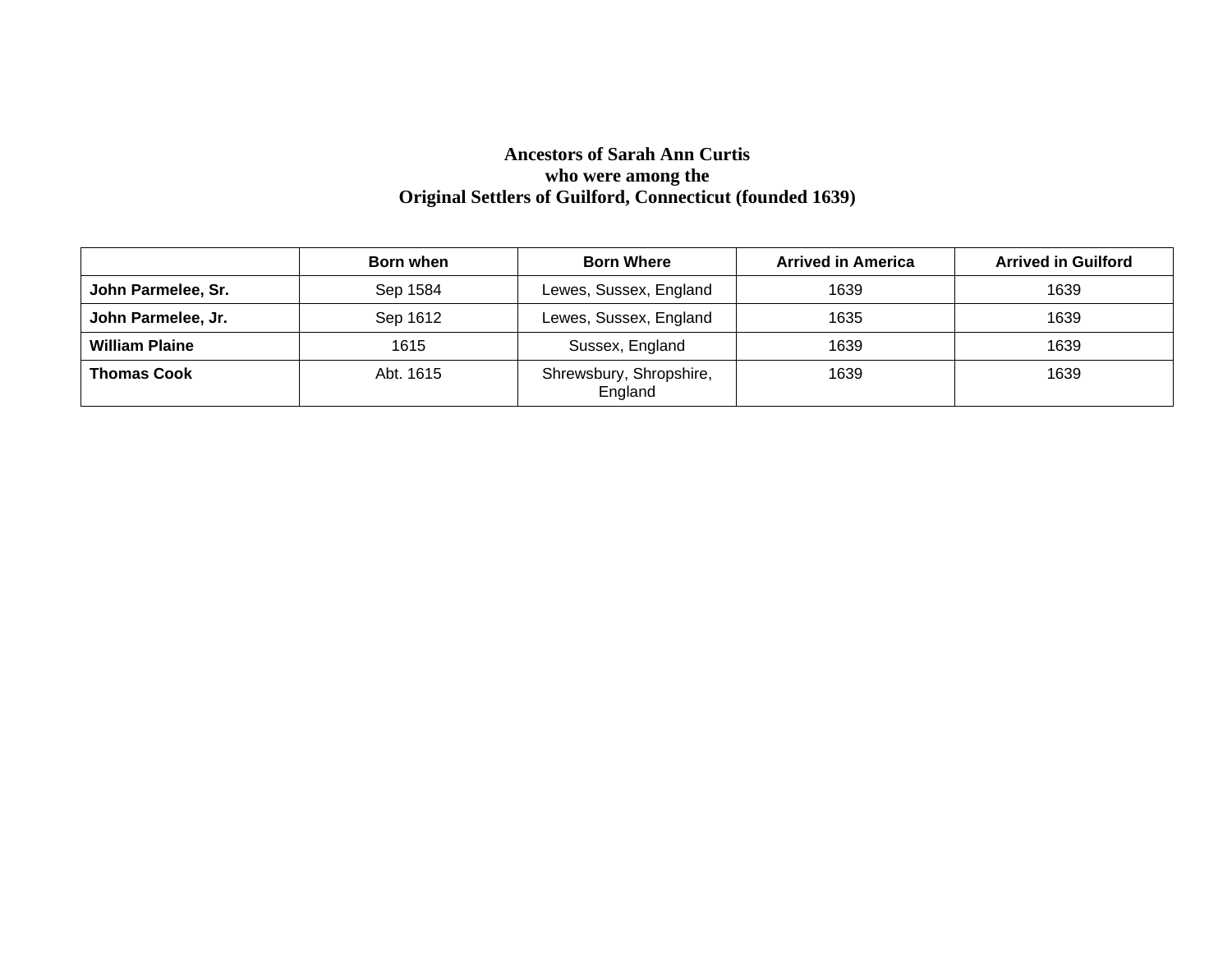#### **Ancestors of Sarah Ann Curtis who were among the Original Settlers of Stratford, Connecticut (founded 1639)**

|                                                                 | Born when   | <b>Born Where</b>                  | <b>Arrived in America</b> | <b>Arrived in Stratford</b> |
|-----------------------------------------------------------------|-------------|------------------------------------|---------------------------|-----------------------------|
| <b>William Beardsley</b>                                        | 09 Mar 1603 | Saint Albans, Hertford,<br>England | 1635                      | 1639                        |
| <b>Widow Curtis (Elizabeth</b><br>Hutchins Curtis) <sup>1</sup> | Abt. 1588   | Nazeing, Essex, England            | 1638                      | 1639                        |
| Adam Hurd <sup>2</sup>                                          | Abt. 1611   | Batcombe, Somerset,<br>England     | 1635                      | 1639                        |

<sup>1</sup> Elizabeth Hutchins Curtis and her sons-John, William, and Thomas-were all original settlers of Stratford. Apparently, John Curtis died en route from Wethersfield to Stratford.

<sup>2</sup>Adam Hurd might have been one of the first settlers of Windsor, Connecticut, as was his brother, John Hurd. Adam Hurd's son John was one of the first settlers of Woodbury, Connecticut.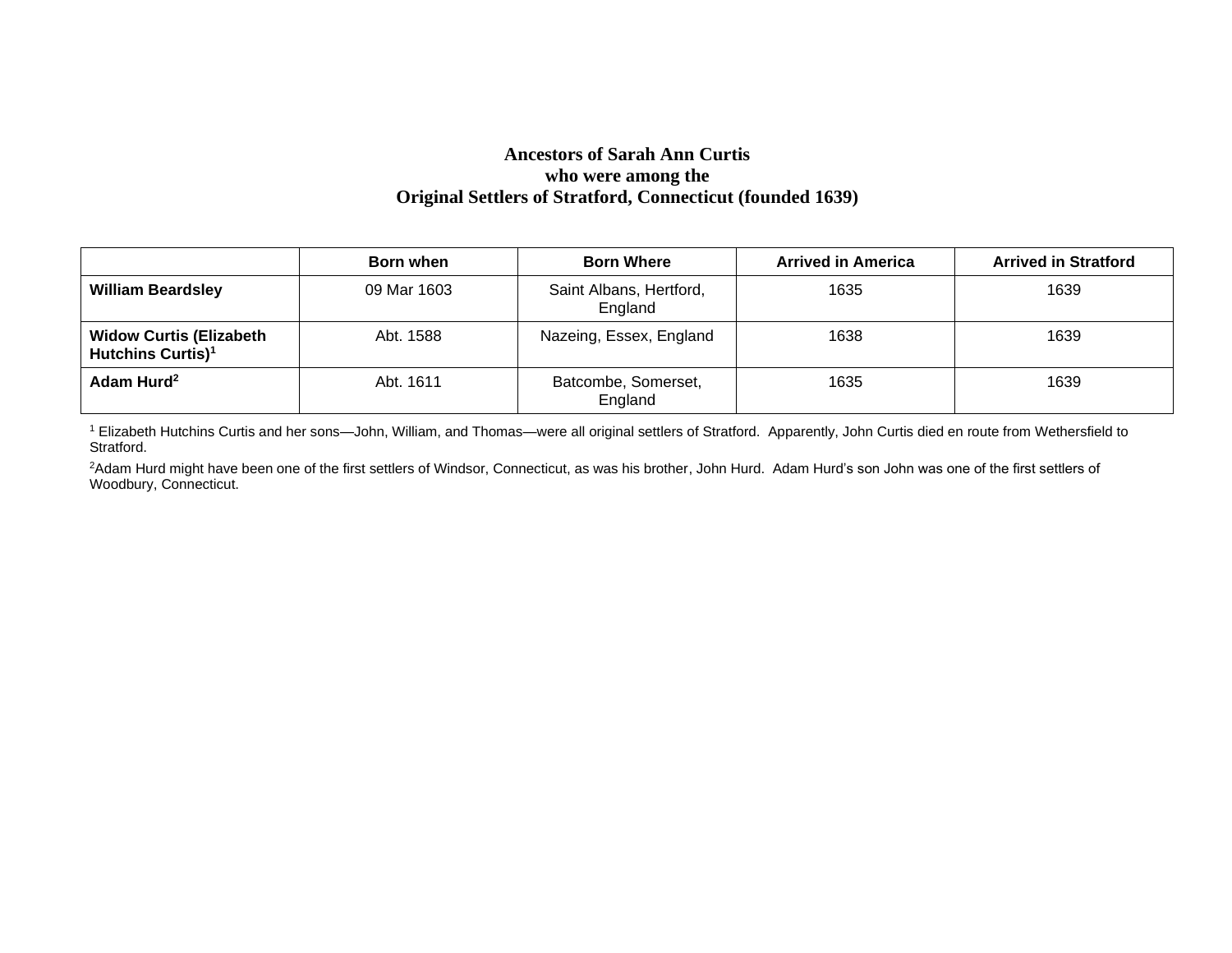#### **Ancestors of Sarah Ann Curtis who were among the Original Settlers of Fairfield, Connecticut (founded 1639)**

|                            | Born when | <b>Born Where</b>     | <b>Arrived in America</b> | <b>Arrived in Fairfield</b> |
|----------------------------|-----------|-----------------------|---------------------------|-----------------------------|
| Jehu Burr <sup>1</sup>     | 1596      | England               | 1630                      | 1641                        |
| George Squire <sup>2</sup> | Sep 1618  | Bedfordshire, England | Bef. 1644                 | 1644                        |

1Jehu Burr settled first in Roxbury Massachusetts. He then went to Springfield, Massachusetts. And he finally moved to Fairfield, Connecticut in 1641. <sup>2</sup>George Squire lived in Concord, Massachusetts before moving to Fairfield. George's son, Thomas, was an early settler of Woodbury, Connecticut.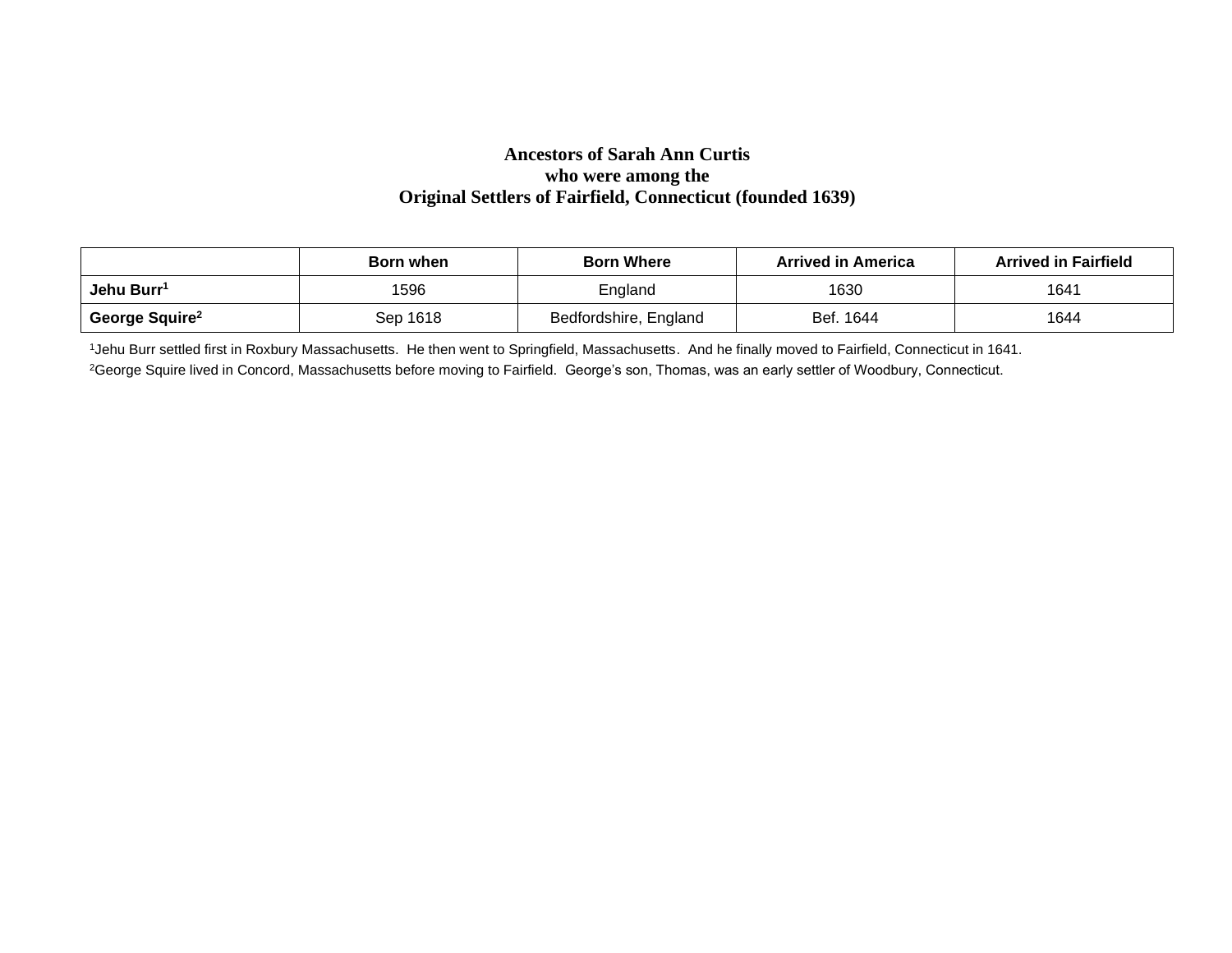# **Ancestors of Sarah Ann Curtis who were among the Original Settlers of New Haven, Connecticut (founded 1639)**

|                        | Born when   | <b>Born Where</b>                              | <b>Arrived in America</b> | <b>Arrived in New Haven</b> |
|------------------------|-------------|------------------------------------------------|---------------------------|-----------------------------|
| <b>Thomas Kimberly</b> | 24 Jun 1604 | Wotton-Under-Edge,<br>Gloucestershire, England | 1637/38                   | 1639                        |
| <b>William Tuttle</b>  | 26 Dec 1607 | Ringstead,<br>Northamptonshire, England        | 1635                      | 1639                        |
| <b>William Preston</b> | 23 Jan 1590 | Giggleswick, Yorkshire,<br>England             | 1635                      | 1639                        |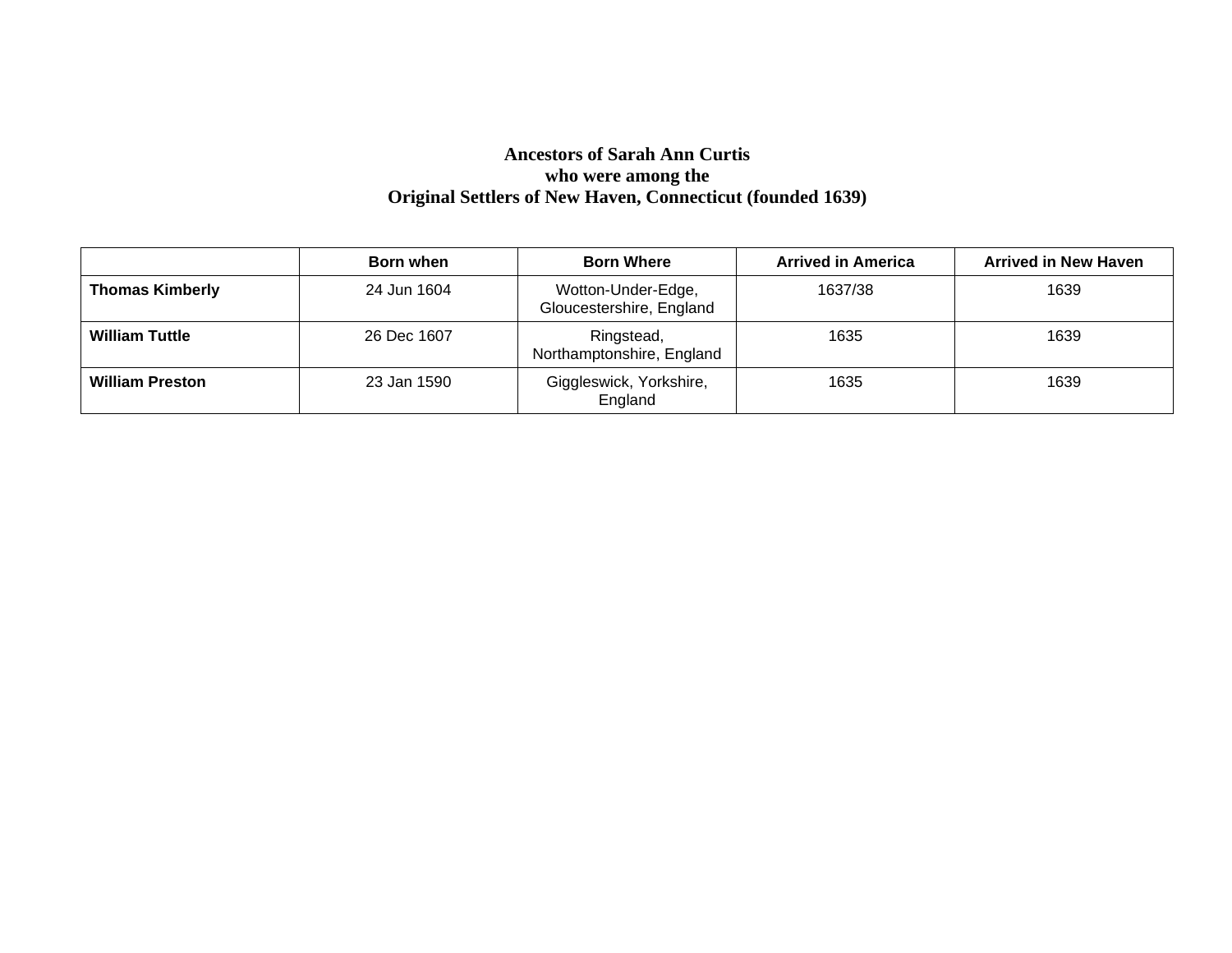# **Ancestors of Sarah Ann Curtis who were among the Original Settlers of Norwalk, Connecticut (founded 1640)**

|                       | Born when | <b>Born Where</b>                | <b>Arrived in America</b> | <b>Arrived in Norwalk</b> |
|-----------------------|-----------|----------------------------------|---------------------------|---------------------------|
| <b>Matthew Marvin</b> | Mar 1600  | Great Bentley, Essex,<br>England | 1634                      | Abt. 1650                 |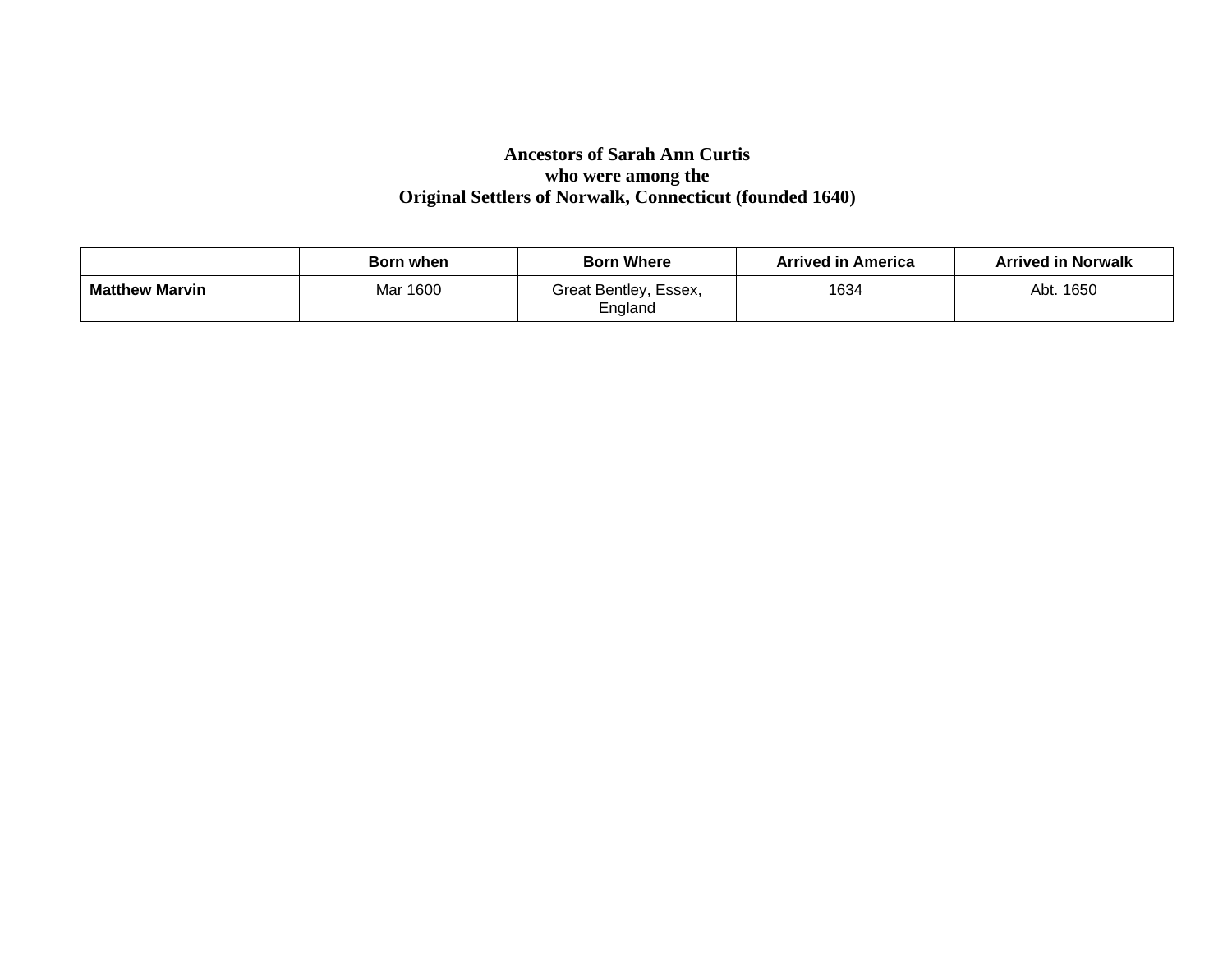# **Ancestors of Sarah Ann Curtis who were among the Original Settlers of Farmington, Connecticut (founded 1640)**

|                         | Born when | <b>Born Where</b> | <b>Arrived in America</b> | <b>Arrived in Farmington</b> |
|-------------------------|-----------|-------------------|---------------------------|------------------------------|
|                         |           |                   |                           |                              |
| <b>Matthew Woodruff</b> | Abt. 1612 | Essex, England    | 1636                      | 1640                         |
| <b>Thomas Upson</b>     | Unknown   | Prob. England     | 1638                      | 1640                         |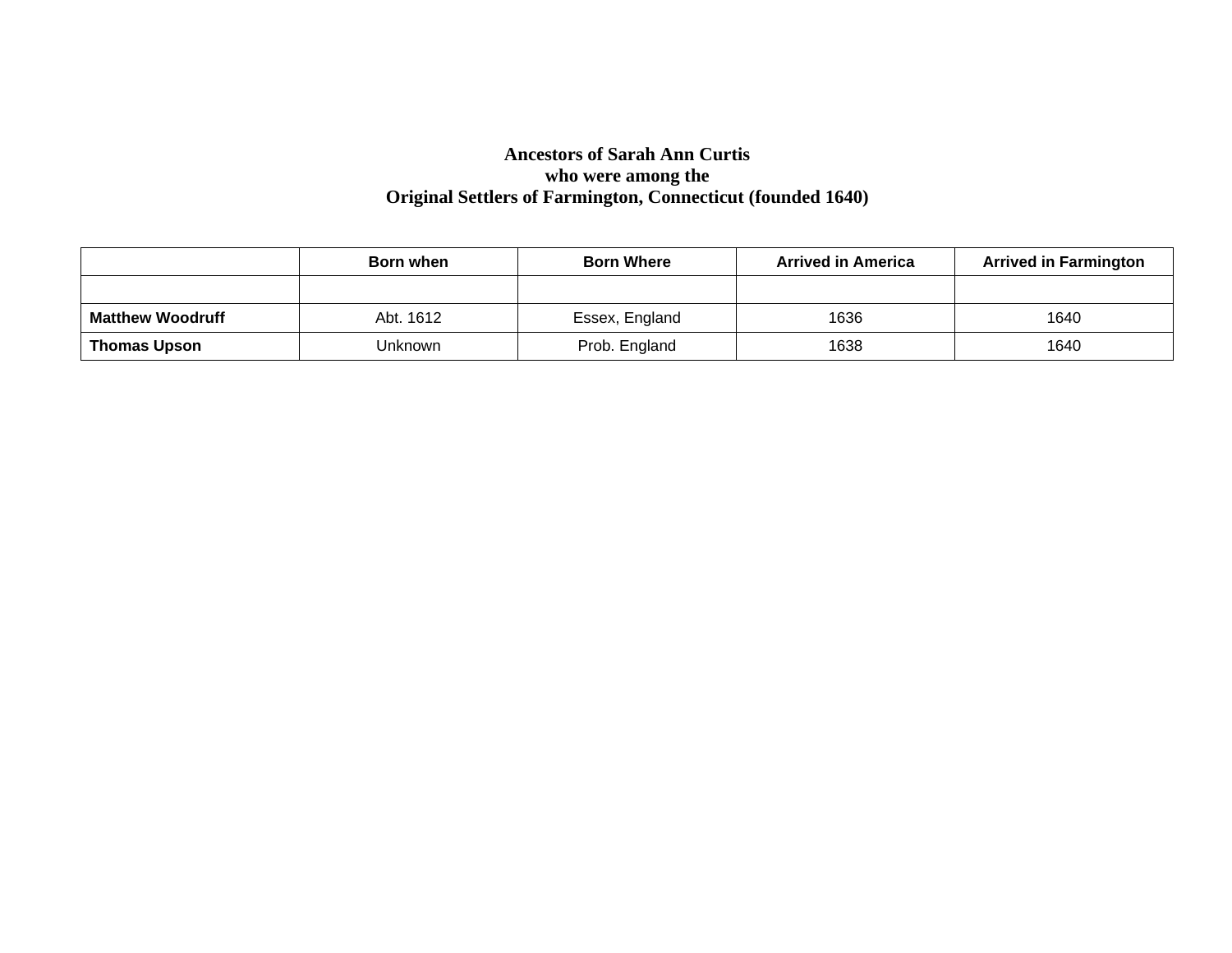# **Ancestors of Sarah Ann Curtis who were among the Original Settlers of Woodbury, Connecticut (founded 1672)**

|                      | Born when      | <b>Born Where</b>      | <b>Arrived in America</b> | <b>Arrived in Woodbury</b> |
|----------------------|----------------|------------------------|---------------------------|----------------------------|
| <b>Israel Curtis</b> | 03 Apr 1644    | Stratford, Connecticut | native                    | 1673                       |
| John Hurd            | Abt. 1637      | Stratford, Connecticut | native                    | 1676                       |
| <b>Thomas Squire</b> | 11 Mar 1642/43 | Concord, Massachusetts | native                    | Bef. 1680                  |